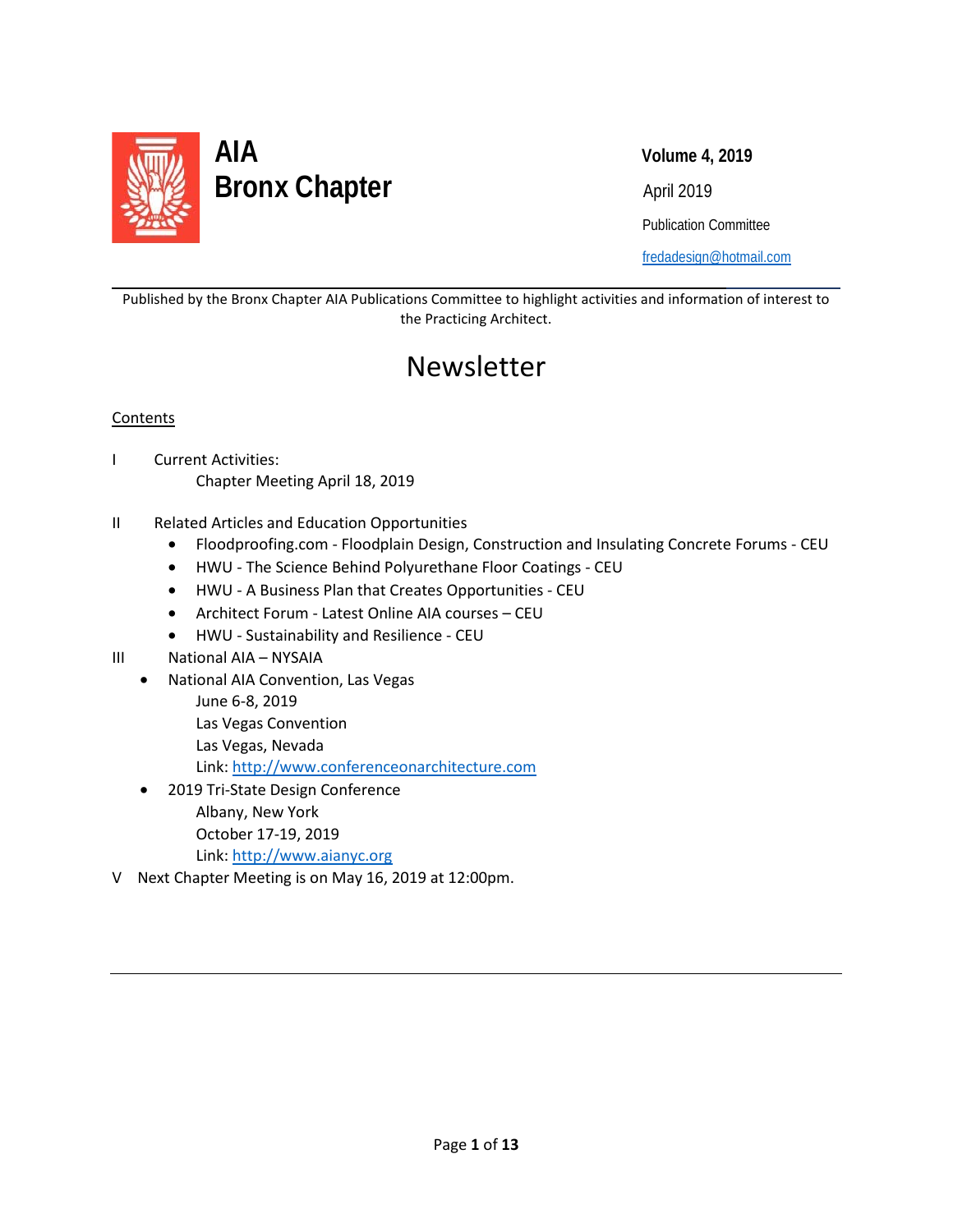



April 18, 2019

# Meeting Minutes

Meeting began at 6:12pm

Attendees Guests Antonio Freda Sara Jazayeri Ken Koons, Jr. Ken Koons, Sr. Julian Misiurski Giuliano Penna

Bob Esnard **Ryan Astrup – Park Plus, Inc.** 

### Agenda / Discussion:

1. Ryan Astrup, of Parking Plus Inc., conducted a seminar on the characteristics of offstreet parking, the various techniques and engineering to maximizing the storage of vehicles. Ryan utilized his computer with a power point presentation and several short videos. He went through the history, and the public policy issues related to off-street parking. The advantages of off-street parking are; to reduce the carbon and parking footprint, make construction costs and schedules more efficient, improve operation and maintenance costs of parking, reduce accidents/damages to cars and buildings, and finally to allow for the safe and efficient evacuation of cars/people from buildings.

There are five (5) ways to specifically store cars off-street:

• Passive

This is the traditional method, to self-park vehicles without assistance or supervision. It is the simplest, cheapest, most direct way to store cars but, utilizes the most space. In an urban environment, this can be very costly and not a productive use of land.

• Mechanical

Mechanical is the most common way to store cars other than in an open lot. This system requires the cars to be valet parked and basically is a system of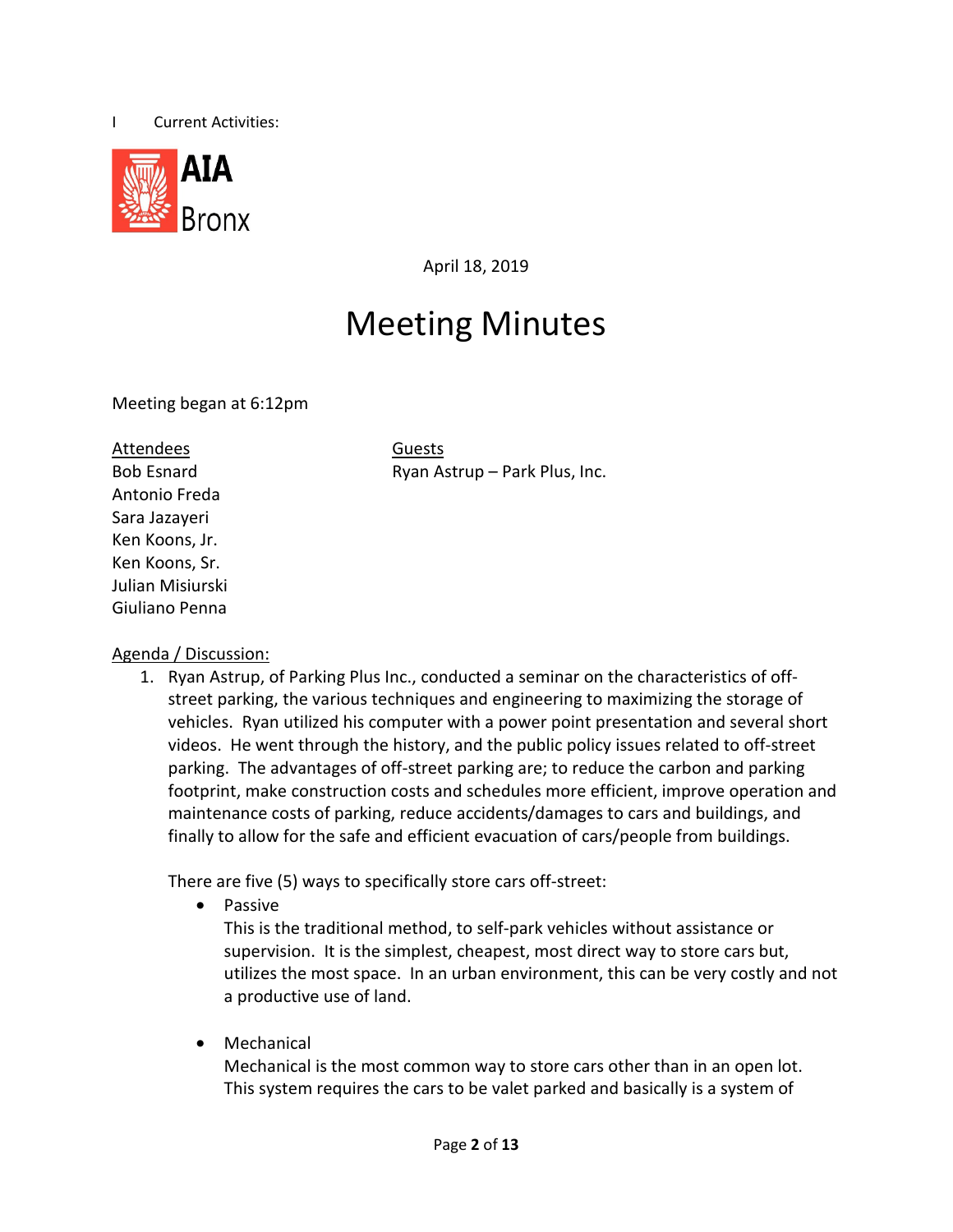double, triple or quad stacking of cars, over one parking spot. They are usually built above grade on existing parking lots. However, they require the cars to be valet parked to organize the car storage, so that the longest staying car will be the higher parked car. It is the most popular technique, because it has a minimum of moving parts, can be indoor and outdoor installed. They are mobile and can be installed or removed relatively easily.

• Semi-automated

This is a hybrid stacking system made with a self-supporting structural framework with independent platforms for self-parking and retrieval. This system can be used in an inground by storing cars below and above grade. This system can also be used at indoor and outdoor applications. It assumes that the self-parker will have some familiarity with the system, with the ability to utilize a keypad or a remote-control device to activate. The disadvantage is that this alternative requires onsite construction and has structural limitations, as it can only be integrated in "pre-engineered" circumstances.

• Automated

The automated system is a free roaming, battery operated omni-directional unit, that utilizes sophisticated software, vision systems and lasers to allow it to be automated without human intervention. This system is a "robotic" valet system which works very well for; irregular shaped sites and can store more cars than other system, as it is the most efficient. It is also the most expensive. However, the space efficiency has a benefit and can be used in very high traffic areas, where space is at a premium and that the investment to build, is logical for installations that are expected to have a long life.

• Custom Display

The custom display utilizes a vehicle display table, that is usually motorized and built to suit. It is most commonly used in retail settings or dealerships where a vehicle can be showcased above, below and on the ground. This alternative can also be programmed to automatically move the display to better "show" the car.

The discussion of these alternatives and the construction and approval steps required to get built, was reviewed. Ryan also responded to questions as the presentation unfolded, as well as, at the end of the presentation. Going forward he volunteered to work with any Chapter member who would like assistance in; specifying, designing, building and reviewing off-street parking problems. He and his company will try to develop a solution on a one to one basis. His contact information is:

Ryan Astrup Park Plus, Inc. 83 Broad Avenue, Fairview, NJ 07022 Tel: 201-651-8590 Cell: 973-333-1207 Fax: 201-917-3192 Email: [ryan.astrup@parkplusinc.com](mailto:ryan.astrup@parkplusinc.com)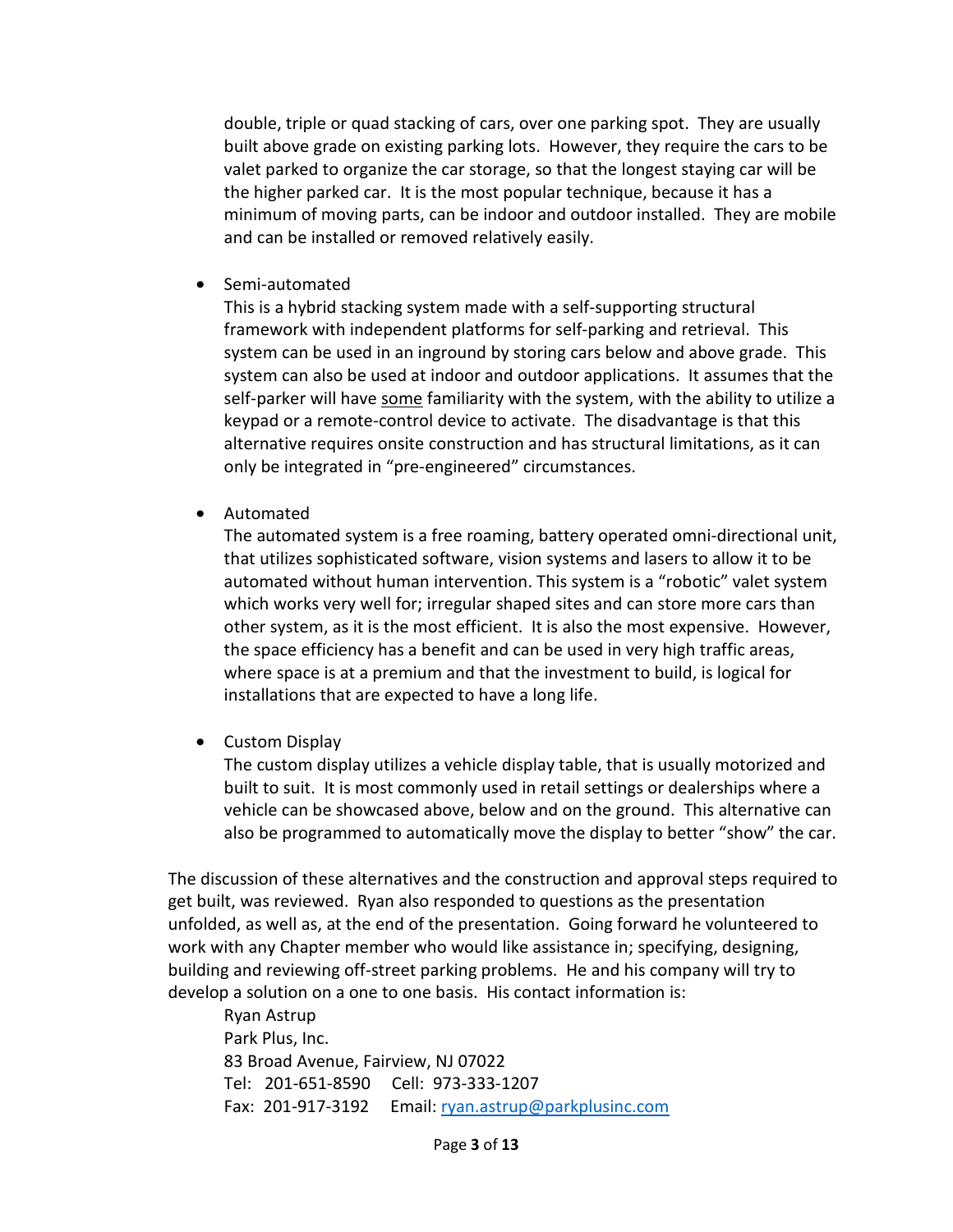- 2. The Minutes of the March 21, 2019 were circulated and reviewed. Giuliano Penna made a motion for approval which was seconded by Tony Freda and unanimously accepted.
- 3. Meeting Dates

The meeting dates will continue alternating from a luncheon meeting to dinner each month to hopefully, maximize member participation. The schedule for the next few months through the fall are:

| June 20, 2019      |    | 6:00 <sub>pm</sub> |
|--------------------|----|--------------------|
| September 19, 2019 |    | 6:00 <sub>pm</sub> |
| October 24, 2019   | Ξ. | 12:00pm            |

4. New York City Planning Zoning Amendment

At the March meeting, the chapter had voted to publicly request the City Planning Commission to revisit its proposal concerning building envelope "voids". A letter requesting the Commission to revise the proposal was sent by the Chapter President, Tony Freda, urging the Commission to amend the regulations. The argument is that buildings should reflect the reality of mechanical space needs and not arbitrarily and legally force a reduction of building height, only because of political or anti-construction pressures.

5. Architect's Counsel

Participation in the Architects Counsel was briefly reviewed. It was emphasized by several members, how important having Chapter members involved in the public discussion is. Unfortunately, political and community pressure creates legislation affecting the practice of architecture and the construction industry. Professionals should be part of the discussion. Frank Molinini and Tony Freda are attempting to participate more. However, if any members would like to be involved with the Architects Counsel, they should contact Tony Freda.

6. National AIA Convention

The National AIA Convention this year will take place in Las Vegas on June 6-8, 2019. Four Chapter members indicated they would attend; Josette Matthew, Sara Jazayeri, Frank Molinari and Tony Freda are planning to attend. If you are interested, visit the Chapter or National AIA website to get details to pre-register for a discounted rate. The Convention is an important gathering for Architects, as policies that affect how AIA Chapters are run, as well as, how architects are perceived in the public eye are reviewed and modified by the attendees.

7. Department of Buildings

As the Building Commissioner, Rick Chandler resigned, there has been a discussion among the New York City AIA Chapters, specifically the Queens, Brooklyn and Staten Island Chapters on who should replace him. They are supporting a former president of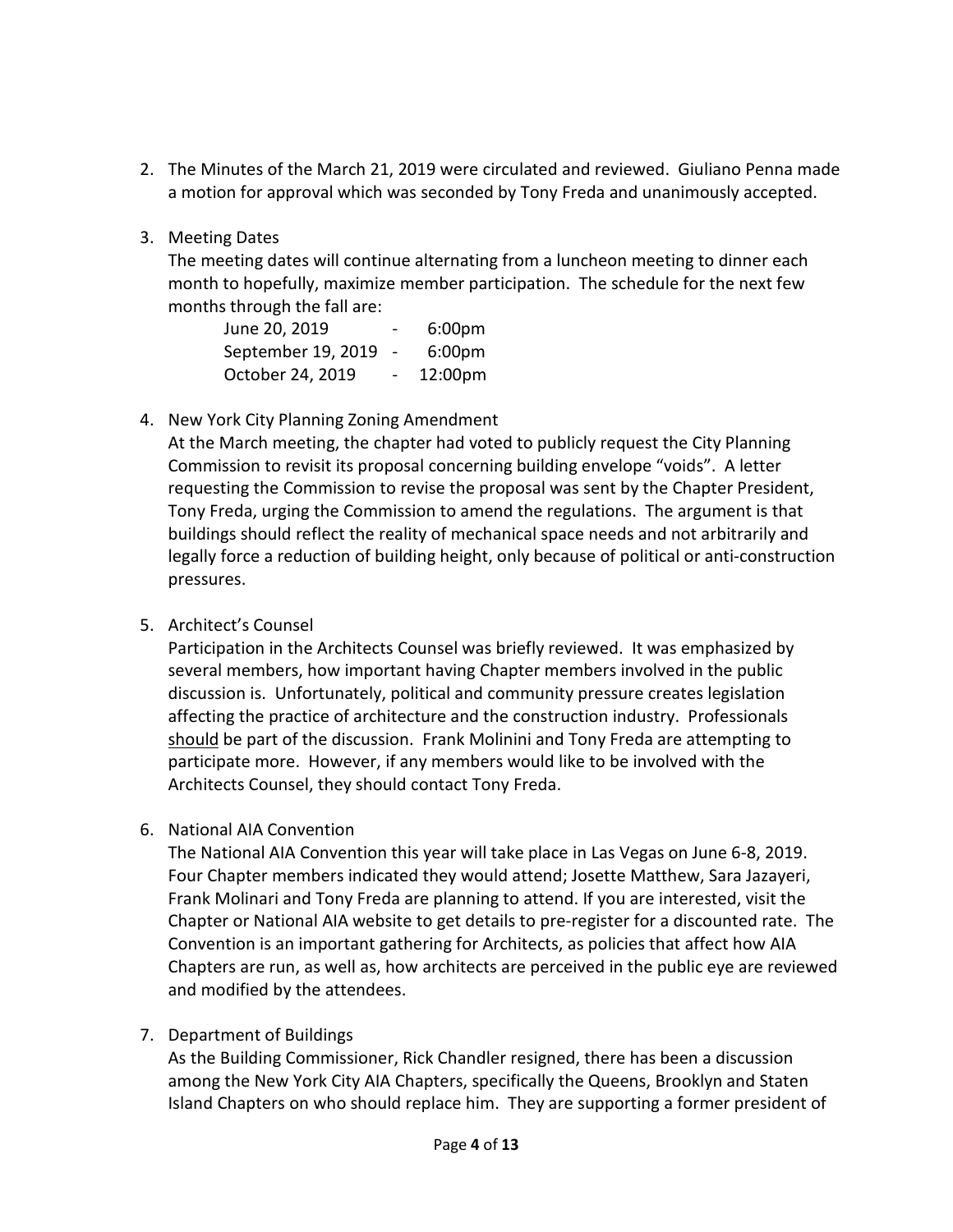the Staten Island Chapter, Jeffrey Geary for Commissioner. Several of the Bronx Chapter members have worked with Jeff in the past and thought that he would be an excellent Commissioner. Since 2004, Jeff has been a small practitioner architect, who has filed many buildings and applications through the City of New York's regulatory process. He has volunteered and cooperated with the Department of Buildings when requested. In the past, the agency had requested professionals to help with city emergencies such as, the Sandy flood which responded to. He has been active in several AIA Committees working on the Building Code, as well as, and sustainability issues. He was a member of Staten Island's Community Board #3, several community education organizations, in addition to, having severed as an officer, in many roles, with the Staten Island AIA Chapter. After a brief discussion, the Chapter unanimously approved to support Jeffrey Geary's candidacy. A letter of support will be sent, by the Chapter President on behalf of the Chapter, to the Mayor and the Department of Buildings.

8. DOB Map of Building Profile

The Department of Buildings has published online, a new interactive map for public use, that is very interesting and useful. DOB filings and actions are located by lot, on the map. It will very quickly allow DOB applicants, to understand what else is happening near or adjacent to any New York City site that is being filed.

9. Continuing Education

Bob Esnard reviewed the planned 2-CEU Credit Tour of the Triborough Bridge Complex, that the Chapter is sponsoring with the Bronx County Historical Society and is expected to take place on Saturday, June 29, 2019 at 10:00am. The objectives and program have been submitted to National AIA and is being reviewed for acceptance. Hopefully, it will be approved shortly, for the Chapter and the Historical Society, to have time to publicize the Tour.

10. New Business

Ofe Clarke, the Chapter representative to the State AIA Association reported on the AIANY annual Day of Service on Saturday, May  $18<sup>th</sup>$  from 9-5pm at various locations across the city. Each service project has been organized by a local firm and coordinated with AIANY. The Emerging New York Architects (ENYA) Committee will partner with Francis Cauffman Architects to re-paint several rooms at the BRC: Chemical Dependency Crisis Center in Chelsea. ENYA is looking for approximately 10 volunteers to team with FCA for this one-day event. If a member is interested use the following link: [https://calendar.aiany.org/2019/04/02/day-of-service/](https://linkprotect.cudasvc.com/url?a=https%3a%2f%2fcalendar.aiany.org%2f2019%2f04%2f02%2fday-of-service%2f&c=E,1,celXkgQmh3QSVGJf0uosNl0tKyrtI5jd2i91mnXkIDLnSMuIDbXmLcaOvS6VS_WzDlC0DtujSo1ziOCL2DeQQQi2HK52cY5FJpzemDVk&typo=1) to register for the "Chelsea Men's Shelter". If volunteer space fills up or if its more convenient, a volunteer can register for other locations. Please note there is a \$15 fee which helps cover costs for lunch, t-shirts, and materials.

The meeting was adjourned at 8:15pm.

Next Meeting – The next meeting will be a luncheon meeting at 12:00pm at Artie's Restaurant on May 16, 2019.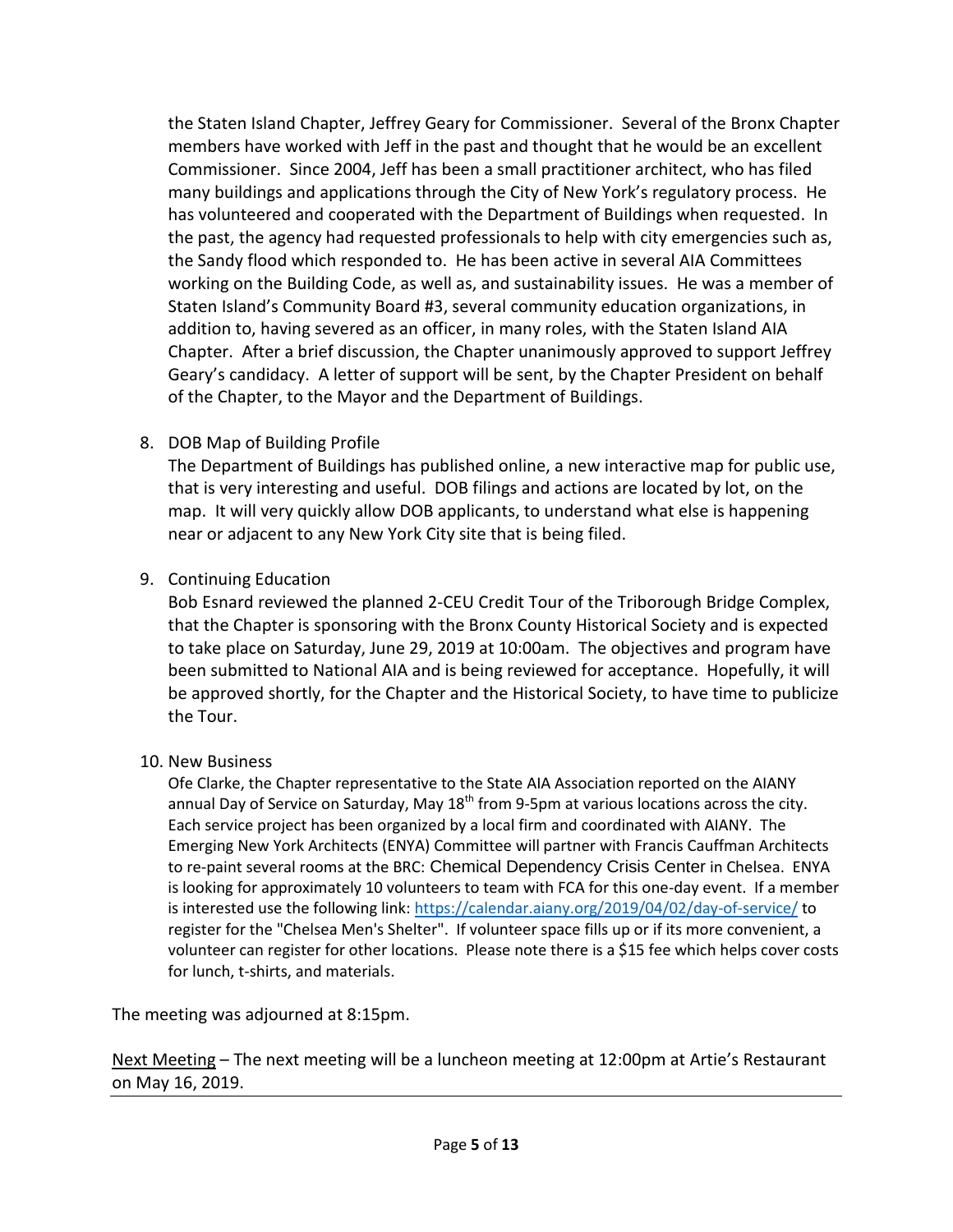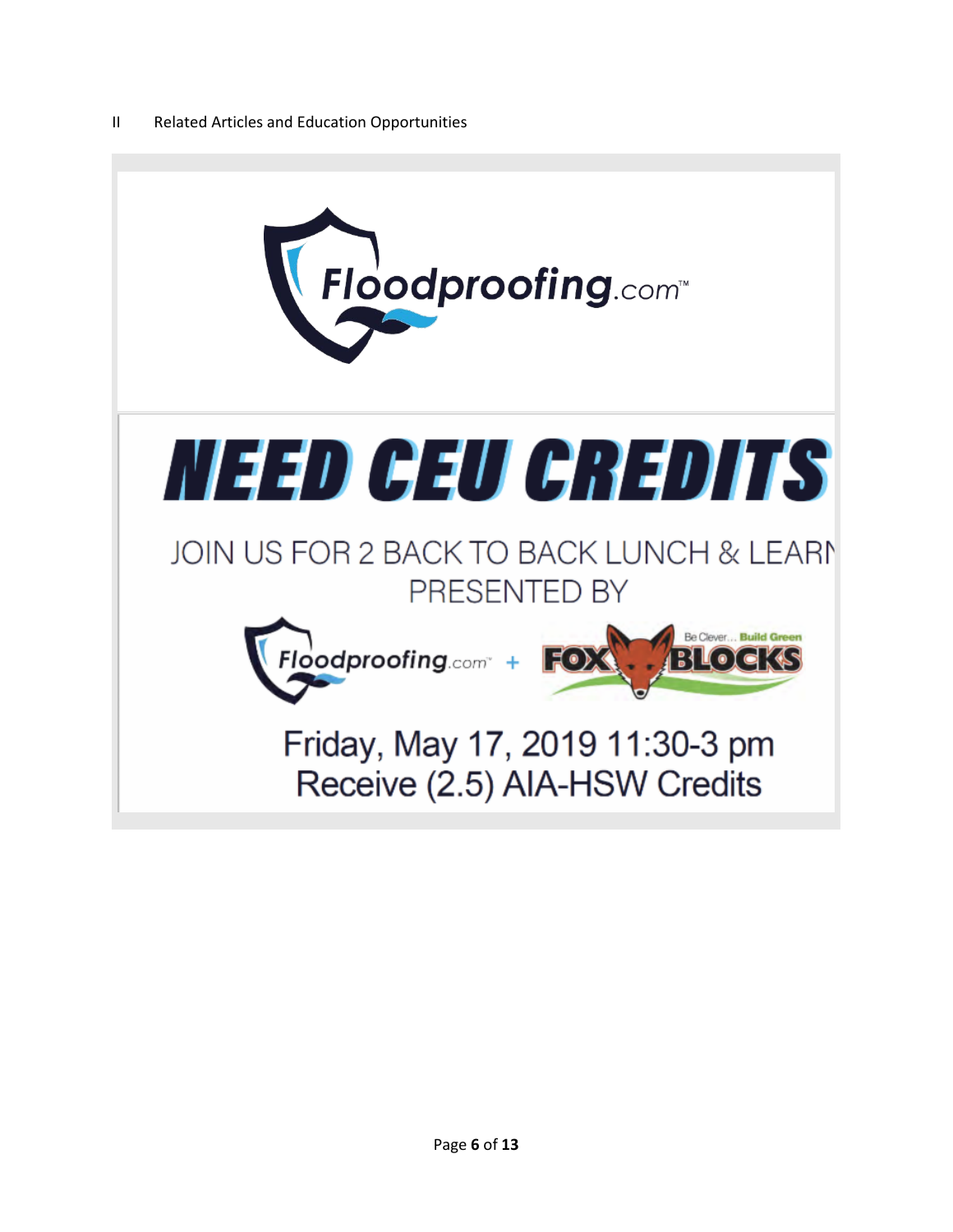## **Bass Pro Shops** 30 N. Christopher Columbus Blvd., Atlantic City, NJ 08401





Courses



• Floodplain Design, Construction, and Impact on Flood Ins • Insulating Concrete Forms

# Presenters

Brian Johnson, CFM Floodproofing.com 732-272-4717 bjohnson@floodproofing.com

Brian Medford, LEED® AP **Fox Blocks** 732-456-2438 brian@foxblocks.com



**Join us at Bass Pro Shops in Atlantic City, NJ on Friday May, 17th to attend 2 of the most relevant CEU classes out there for architects today.** 

**This is an excellent opportunity to earn yourself 2.5 CEU credits in one day!**

*\* Don't wait and register below, as seating is limited to 35 people*

**[Register](http://r20.rs6.net/tn.jsp?f=001bSeWbKc078hgbO6OTxe1nY-TAKIvXHn1KvHYDUQ7Ad2kTfxD2yzj34cdUxUZB-AvpUtHxbe3r4UqmoLav5H0AjLw_XcxxNPRlh8TH7K75MseWRULWnB3aBZVo-GlcSHp7QgmIrfTaoE4JuXgFAu0Fc25VoZbb-cSE6coLrC4_ry7Uegz6UFBrd9K0R4klwmrC2PK4oTJQ25e7VOMkfk9o2OB-bQ427n74bGxuprftqrbGYlJt43eew==&c=R1SSeVmk-hQgK8WbjIbOtmC7IBc5fu43RmrNNjTxT-cTp6L35iavlA==&ch=V5PYc0or3cAynT54I-e2LgFiemL4oIf17kxTADoUq5ls5AOMmN4MKA==)**

**[Floodproofing.com](http://r20.rs6.net/tn.jsp?f=001bSeWbKc078hgbO6OTxe1nY-TAKIvXHn1KvHYDUQ7Ad2kTfxD2yzj3_ZjDSwq-TUdrVccyI64A6EFmAnyM_5em1z7IiMlvtHcE2uxR3vP9JF6MUrTqHLoMAx_wotM3Af4knREHKysFlaTEeeto2ijew==&c=R1SSeVmk-hQgK8WbjIbOtmC7IBc5fu43RmrNNjTxT-cTp6L35iavlA==&ch=V5PYc0or3cAynT54I-e2LgFiemL4oIf17kxTADoUq5ls5AOMmN4MKA==)** | 1-800-507-0865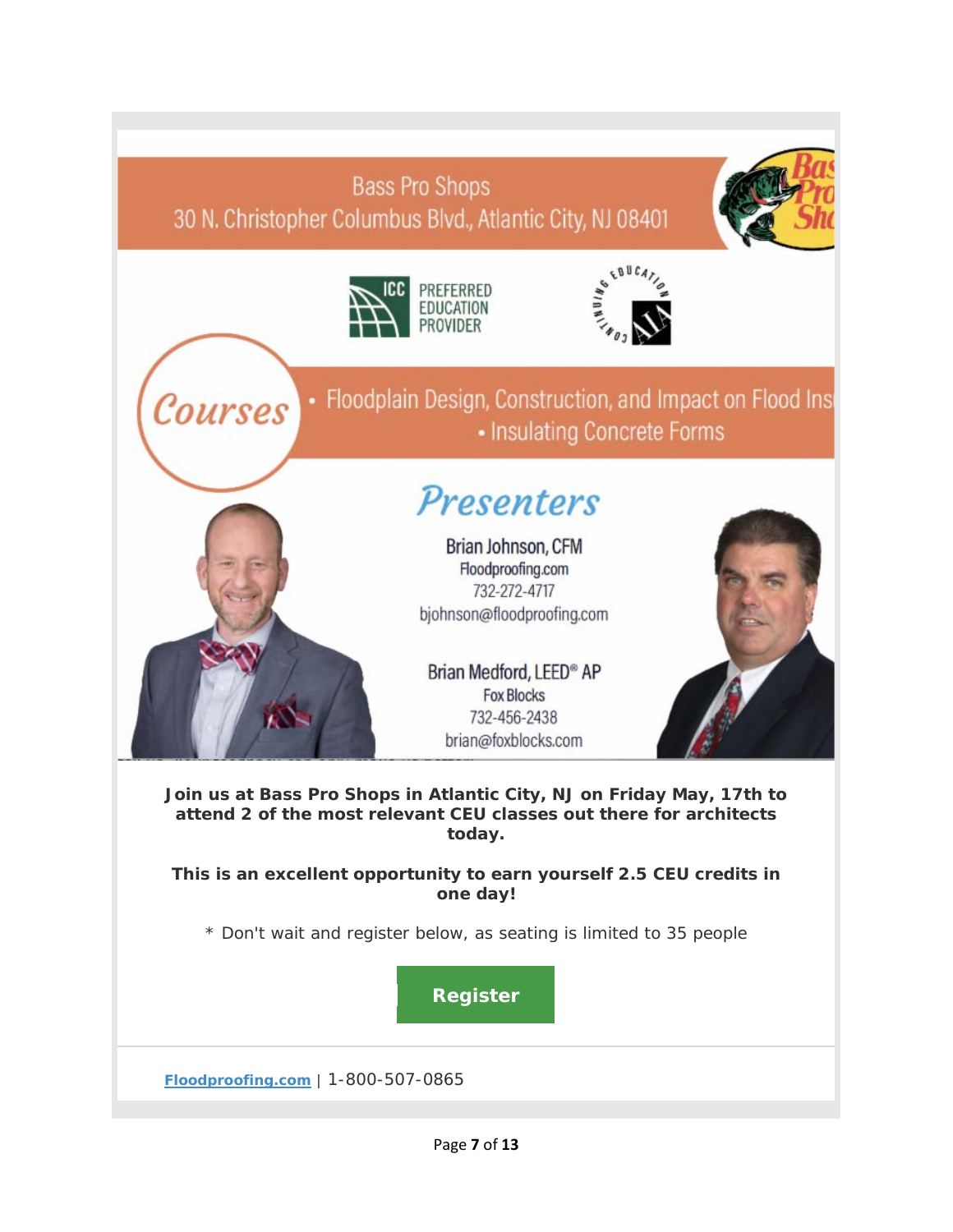



*[AIA: 1 LU | Elective](https://linkprotect.cudasvc.com/url?a=http%3a%2f%2fclick1.communication.hanleywood.com%2fdtpldhzjtpmfsmrhfrkmhfzmmzfmpsrlbtctwbdhjmsc_lgnjkqzrmjjnzjnqzz.html%3fa%3dbesnard%2540dzco.com%26b%3dHWU_EBMGHWUN721155_Update_Newsletter_042319%2b%255BCombo%2b%25231%255D&c=E,1,Wp1kTw-KqIOsyMegWHbXC6LmgeA-JrYoSQl1cEoT_EoImO0zyNrIKhhBtT0_xdw-hLyj98nKBfZnT62f54-JUz2YVhkeXdy5glfoqXVDeFQCJ_bBdeMk1NBtqqY,&typo=1)* **[The Science Behind High Performance Polyurethane and](https://linkprotect.cudasvc.com/url?a=http%3a%2f%2fclick1.communication.hanleywood.com%2fkllbdmwplhsjfsrmjrksmjwsswjshfrbzlvlqzdmpsfs_lgnjkqzrmjjnzjnqzz.html%3fa%3dbesnard%2540dzco.com%26b%3dHWU_EBMGHWUN721155_Update_Newsletter_042319%2b%255BCombo%2b%25231%255D&c=E,1,SmquM1mkefwv976vw5YHIkJRKftuGn6Sbn1w6UvOH2j36Vk-VwES6yk2SqzhXti0BUSAgGvFHjASPimT9B5AX96HweD-1eiAIiJd1xZHXw,,&typo=1)  [Polyurea Floor Coatings](https://linkprotect.cudasvc.com/url?a=http%3a%2f%2fclick1.communication.hanleywood.com%2fkllbdmwplhsjfsrmjrksmjwsswjshfrbzlvlqzdmpsfs_lgnjkqzrmjjnzjnqzz.html%3fa%3dbesnard%2540dzco.com%26b%3dHWU_EBMGHWUN721155_Update_Newsletter_042319%2b%255BCombo%2b%25231%255D&c=E,1,SmquM1mkefwv976vw5YHIkJRKftuGn6Sbn1w6UvOH2j36Vk-VwES6yk2SqzhXti0BUSAgGvFHjASPimT9B5AX96HweD-1eiAIiJd1xZHXw,,&typo=1)**

*[Learn More >](https://linkprotect.cudasvc.com/url?a=http%3a%2f%2fclick1.communication.hanleywood.com%2ffdqcghtydsnwrnbhwbznhwtnntwnsrbcpdjdlpghynrg_lgnjkqzrmjjnzjnqzz.html%3fa%3dbesnard%2540dzco.com%26b%3dHWU_EBMGHWUN721155_Update_Newsletter_042319%2b%255BCombo%2b%25231%255D&c=E,1,27McupgtHRx8ydImO0ZMlTScRQqBy4Ex76VsNT8gMF-z0LEYlnKyXpm6zbGiCwwOZav6Hyl7aNxlq3esGMl0IQ9KAp1mQWIwqym1uvqjoYWFGyG_DksL7u3r&typo=1)*



*[IDCEC: .1 CEU HSW, AIA: 1 LU | HSW](https://linkprotect.cudasvc.com/url?a=http%3a%2f%2fclick1.communication.hanleywood.com%2fymcpbqyvslgncgfqnfrgqnyggynglcfpwskstwbqvgcv_lgnjkqzrmjjnzjnqzz.html%3fa%3dbesnard%2540dzco.com%26b%3dHWU_EBMGHWUN721155_Update_Newsletter_042319%2b%255BCombo%2b%25231%255D&c=E,1,X2XbGaVq5avxlja9m7xDu5p8IUz5Sp2auc4oAghC9J-I3HpcaqK6NvDCpc0Y45WJ_DqKHWRYMdAtFm3Yh3foR41i19btEtCO545q_YPQ9g3bFeU,&typo=1)* **[Beyond ADA: Multigenerational Public Restroom Design](https://linkprotect.cudasvc.com/url?a=http%3a%2f%2fclick1.communication.hanleywood.com%2fzdlgwpvfrmlkdlbpkbjlpkvllvklmdbgcrsrqcwpflfz_lgnjkqzrmjjnzjnqzz.html%3fa%3dbesnard%2540dzco.com%26b%3dHWU_EBMGHWUN721155_Update_Newsletter_042319%2b%255BCombo%2b%25231%255D&c=E,1,4QV5FGroG_pWXYm77xhn32reanwkdLfhPwO8Y8LSLi4OidU_8rPkkM-GU833BXJFiavYvcPJeVZWHTY6oNtEZqhzXnakhm_KvxX6E5y3QW99af4Y&typo=1)**

*[Learn More >](https://linkprotect.cudasvc.com/url?a=http%3a%2f%2fclick1.communication.hanleywood.com%2fqhgjpsydmwfthfvstvqfstyffytfwhvjcmgmrcpsdfdm_lgnjkqzrmjjnzjnqzz.html%3fa%3dbesnard%2540dzco.com%26b%3dHWU_EBMGHWUN721155_Update_Newsletter_042319%2b%255BCombo%2b%25231%255D&c=E,1,9lf3ZP3GT2rgYTiBEFiC-3R2L5ZjW04CXbyp-DZtur6-b7ec4ISGOUBsw1-gncf1cKr9Mnh7GSaNdNI3cEL9_iDEEgvGsaVbXWXmnJNiSRHaQee4ySlKrA,,&typo=1)*



*[AIA: 1 LU | Elective](https://linkprotect.cudasvc.com/url?a=http%3a%2f%2fclick1.communication.hanleywood.com%2fasdvtdrlmkpnspydnyzpdnrpprnpksyvcmhmgctdlpld_lgnjkqzrmjjnzjnqzz.html%3fa%3dbesnard%2540dzco.com%26b%3dHWU_EBMGHWUN721155_Update_Newsletter_042319%2b%255BCombo%2b%25231%255D&c=E,1,e4Bmqhc6xYF5hFGqtf2RNlm1w4pCwMTp_y6-gAgtHd7dXMtVu7t5lv2oxJp1Y1b67rUDVtBmROHkbZdMadPvpbbm8um_wlTB8D8_NXJkR37ruroVzXPk1lypRP0,&typo=1)* **[Roof Deck Hardscape Systems Provide Outdoor Amenity](https://linkprotect.cudasvc.com/url?a=http%3a%2f%2fclick1.communication.hanleywood.com%2fpdqrcjwvhqlbdlyjbytljbwllwblqdyrghmhkgcjvlvy_lgnjkqzrmjjnzjnqzz.html%3fa%3dbesnard%2540dzco.com%26b%3dHWU_EBMGHWUN721155_Update_Newsletter_042319%2b%255BCombo%2b%25231%255D&c=E,1,zVigBVBNgM72Byk63GcvS8j3rxdoIQiXM7bMqg5iW4cuSIn4XDgnEs9OmnIc-9ysMQYL4PMCP8SIExGl7I_v6t4Gl6Tc8RLqzy-rQMHCcKVHDB80YTnjqPp9&typo=1)  [Solutions](https://linkprotect.cudasvc.com/url?a=http%3a%2f%2fclick1.communication.hanleywood.com%2fpdqrcjwvhqlbdlyjbytljbwllwblqdyrghmhkgcjvlvy_lgnjkqzrmjjnzjnqzz.html%3fa%3dbesnard%2540dzco.com%26b%3dHWU_EBMGHWUN721155_Update_Newsletter_042319%2b%255BCombo%2b%25231%255D&c=E,1,zVigBVBNgM72Byk63GcvS8j3rxdoIQiXM7bMqg5iW4cuSIn4XDgnEs9OmnIc-9ysMQYL4PMCP8SIExGl7I_v6t4Gl6Tc8RLqzy-rQMHCcKVHDB80YTnjqPp9&typo=1)**

*[Learn More >](https://linkprotect.cudasvc.com/url?a=http%3a%2f%2fclick1.communication.hanleywood.com%2fizytnvpcyhdwzdbvwbkdvwpddpwdhzbtrymyqrnvcdcm_lgnjkqzrmjjnzjnqzz.html%3fa%3dbesnard%2540dzco.com%26b%3dHWU_EBMGHWUN721155_Update_Newsletter_042319%2b%255BCombo%2b%25231%255D&c=E,1,AwFOXyDvOWB8rSRuPkIuO7iZEMRrSKeMaCcH-g8k3_SgvU6NIkhgsETLJ4-C-Ux8DmMseiloanbHa_DzN6ZUZsMXHXrETqSOlk2cmalKCGZj3AI,&typo=1)*





*[AIA: 1 LU | Elective](https://linkprotect.cudasvc.com/url?a=http%3a%2f%2fclick1.communication.hanleywood.com%2fofjcrjsqtzldmlkjdkgljdsllsdlzmkcptwtnprjqrft_lgnjkqzrmjjnzjnqzz.html%3fa%3dbesnard%2540dzco.com%26b%3dHWU_EBMGHWUN721155_Update_Newsletter_042319%2b%255BCombo%2b%25231%255D&c=E,1,k1v2kwLu-KtJ9mGujZFRFqNfSPPrEBQAeuhYSm7am5eHzbWoJyn1jsNxHE2qyEpMus8vMpmxsfqbcOMUlfA_t51rThbbBWdSaHHTvAMd3E-vtNiBn82x-qBx&typo=1)* **[Glass Production, Processing & Performance](https://linkprotect.cudasvc.com/url?a=http%3a%2f%2fclick1.communication.hanleywood.com%2ffqscghtydsnwrnbhwbznhwtnntwnsrbcpdjdlpghygqs_lgnjkqzrmjjnzjnqzz.html%3fa%3dbesnard%2540dzco.com%26b%3dHWU_EBMGHWUN721155_Update_Newsletter_042319%2b%255BCombo%2b%25231%255D&c=E,1,M0JF0i3HlCQ5hnAdw_Kt5uWTzBbcP44dqdquuh6Cl7QztxEUAUZBKwKxUMkPXEIV0Jsg6f9ACW_C6jAXJvoDL3lSf_KRdsfcoodJHOiwym5kM-U,&typo=1)**

*[Learn More >](https://linkprotect.cudasvc.com/url?a=http%3a%2f%2fclick1.communication.hanleywood.com%2fuyhzpwvchqfsmfgwsgbfwsvffvsfqmgzjhnhkjpwcpyw_lgnjkqzrmjjnzjnqzz.html%3fa%3dbesnard%2540dzco.com%26b%3dHWU_EBMGHWUN721155_Update_Newsletter_042319%2b%255BCombo%2b%25231%255D&c=E,1,6BHWeSp7OfEO2IqQMowXChLOmhDfKRepA7pFXLIZjDFG9cwXCHHPFiIwFuLkbMju2hpNogd8n-AqASxrMrP7-vL7xtHV99_5Jczotz3Llqq-&typo=1)*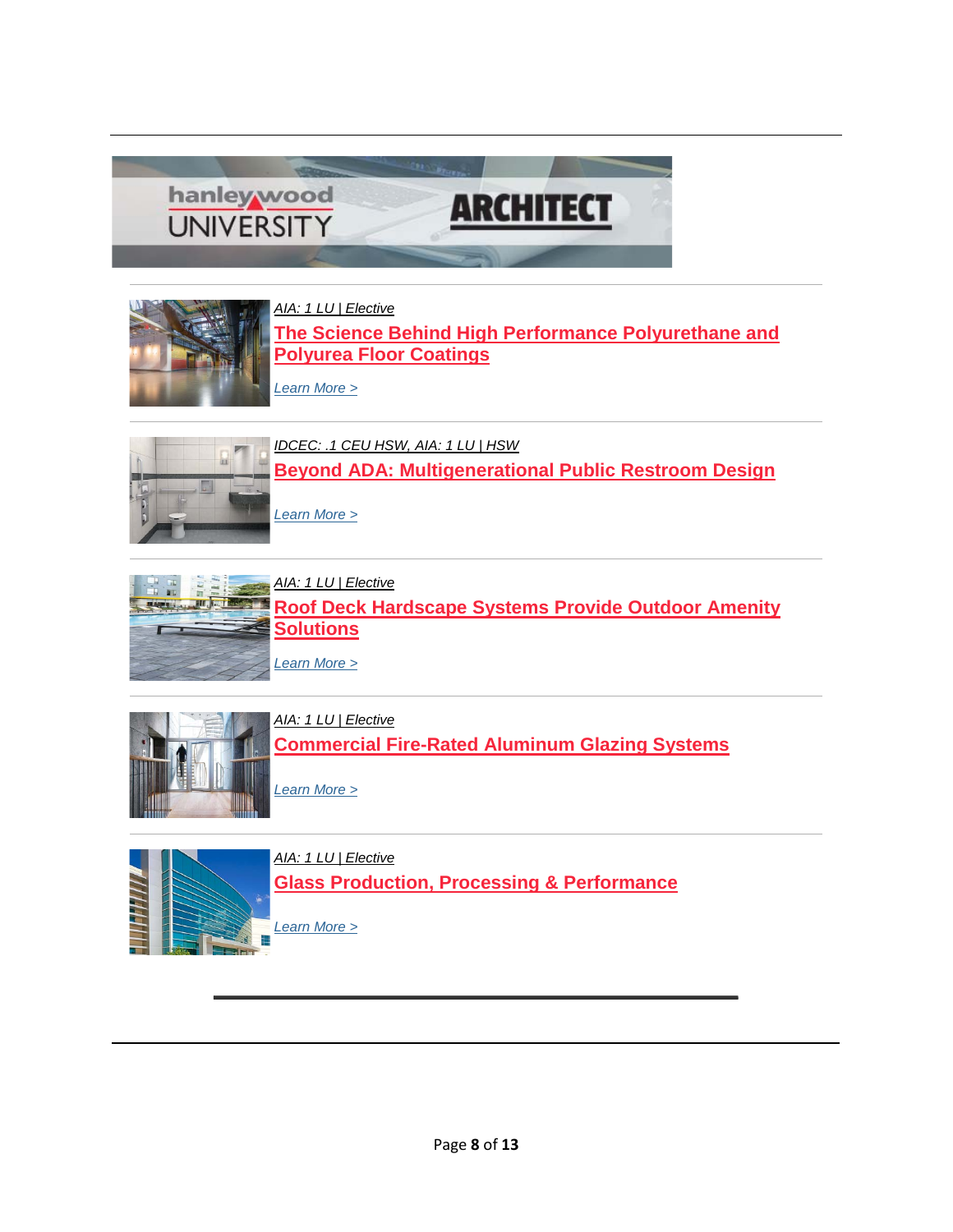



*[AIA: 1 LU | Elective](https://linkprotect.cudasvc.com/url?a=http%3a%2f%2fclick1.communication.hanleywood.com%2fvvpqjpdyfvgnmgkpnkbgpndggdngvmkqcfhfzcjpkrvf_jmvvrfswbvvvtvrsss.html%3fa%3dbesnard%2540dzco.com%26b%3dHWU_EBMGHWUN721155_Update_Newsletter_041619%2b%2b&c=E,1,VDkdNqXzKdZPcL06jxBraW2iz8_p-GbIL3qcJ7sEutySaru_lEOCcwRdrbHpsby6ZRSB1mWeIiLy_fvqleFbcm6x0Mxk8-madDjkmPE-hherUL9H&typo=1)* **[Crafting a Business Plan that Creates](https://linkprotect.cudasvc.com/url?a=http%3a%2f%2fclick1.communication.hanleywood.com%2fzmmgwpvfrmlkdlbpkbjlpkvllvklmdbgcrsrqcwpbzmm_jmvvrfswbvvvtvrsss.html%3fa%3dbesnard%2540dzco.com%26b%3dHWU_EBMGHWUN721155_Update_Newsletter_041619%2b%2b&c=E,1,hQ96D0fXrQb228y9xZ7q4javK8LYJKyomnvHaanK8k8NbYkN_OkIDB4TLBllia94mUO1GJInS1wqGNc-yNd0S5G2-C8tIA4wcx9TCJI-QQ,,&typo=1)  [Opportunities](https://linkprotect.cudasvc.com/url?a=http%3a%2f%2fclick1.communication.hanleywood.com%2fzmmgwpvfrmlkdlbpkbjlpkvllvklmdbgcrsrqcwpbzmm_jmvvrfswbvvvtvrsss.html%3fa%3dbesnard%2540dzco.com%26b%3dHWU_EBMGHWUN721155_Update_Newsletter_041619%2b%2b&c=E,1,hQ96D0fXrQb228y9xZ7q4javK8LYJKyomnvHaanK8k8NbYkN_OkIDB4TLBllia94mUO1GJInS1wqGNc-yNd0S5G2-C8tIA4wcx9TCJI-QQ,,&typo=1)**

*[Learn More >](https://linkprotect.cudasvc.com/url?a=http%3a%2f%2fclick1.communication.hanleywood.com%2fvvfqjpdyfvgnmgkpnkbgpndggdngvmkqcfhfzcjpkrvp_jmvvrfswbvvvtvrsss.html%3fa%3dbesnard%2540dzco.com%26b%3dHWU_EBMGHWUN721155_Update_Newsletter_041619%2b%2b&c=E,1,ujS_--79j1xBI5nyDhBNYg9JbS4f-MgvgiECFc6afTHibvn3e8UFHKBJliHJ_OozSOypaPJfy_d7UWupmnYKX-nA_hHq_wb3oRTbTzq4R4yhAA,,&typo=1)*



*[AIA: 1 LU | Elective](https://linkprotect.cudasvc.com/url?a=http%3a%2f%2fclick1.communication.hanleywood.com%2flmhfwgshmknrqndgrdpngrsnnsrnkqdflmjmclwgdzkj_jmvvrfswbvvvtvrsss.html%3fa%3dbesnard%2540dzco.com%26b%3dHWU_EBMGHWUN721155_Update_Newsletter_041619%2b%2b&c=E,1,nmhP6z6saXtfsyzBT0lwZ-ATF_qKXsQ_j_0rN92iyEM8UAxL3v8ZPPM84qYHRp1F6iZqPM-wdwms35wk-VACenFa0T3Gc8zA0y9cPZ-i5iXKXWAX&typo=1)* **[Integral Crystalline Waterproofing](https://linkprotect.cudasvc.com/url?a=http%3a%2f%2fclick1.communication.hanleywood.com%2fdtsldhzjtpmfsmrhfrkmhfzmmzfmpsrlbtctwbdhrgpm_jmvvrfswbvvvtvrsss.html%3fa%3dbesnard%2540dzco.com%26b%3dHWU_EBMGHWUN721155_Update_Newsletter_041619%2b%2b&c=E,1,ku1ekLy0pR4gEuclP9HxU62M9qS6t3XfwyuMIvz0Xj6v2bKnWbXVZNYDRnXT0SNyMRAjRCmOCP-g-16-mA8hTKoMljLmSNkM5dIpXYRrb4fjfOpKZhxQHgQ,&typo=1)**



*[Learn More >](https://linkprotect.cudasvc.com/url?a=http%3a%2f%2fclick1.communication.hanleywood.com%2fkldbdmwplhsjfsrmjrksmjwsswjshfrbzlvlqzdmrthd_jmvvrfswbvvvtvrsss.html%3fa%3dbesnard%2540dzco.com%26b%3dHWU_EBMGHWUN721155_Update_Newsletter_041619%2b%2b&c=E,1,2rl-IXZxYuwKyXw9eTEkAXeMsqXXQRtg6etf7C-PYFfVbUqOMUEDqfn_z5Oso-pL1JhPHz32PzQTQk3mJlDCdZWxLqBp5LsP2GhdV_7As_1CHbnKRqdk8aeYHv0_&typo=1)*

*[AIA: 1 LU | Elective](https://linkprotect.cudasvc.com/url?a=http%3a%2f%2fclick1.communication.hanleywood.com%2fklvbdmwplhsjfsrmjrksmjwsswjshfrbzlvlqzdmrthp_jmvvrfswbvvvtvrsss.html%3fa%3dbesnard%2540dzco.com%26b%3dHWU_EBMGHWUN721155_Update_Newsletter_041619%2b%2b&c=E,1,maRgdg91P79E7Ue8tjAV0VqCsM6uoLv81fK9kyqrgf6sR3CZWSdGv508Gvy6S46TJuBozYtqMCfcXE4W5OH9D2ZXmrsVQyauwuCMy4D2r7WBVN9O7FVN&typo=1)* **[How to Design, Price, and Build Pre-](https://linkprotect.cudasvc.com/url?a=http%3a%2f%2fclick1.communication.hanleywood.com%2faldvtdrlmkpnspydnyzpdnrpprnpksyvcmhmgctdybdb_jmvvrfswbvvvtvrsss.html%3fa%3dbesnard%2540dzco.com%26b%3dHWU_EBMGHWUN721155_Update_Newsletter_041619%2b%2b&c=E,1,Yiu97xgNkZVe9QOlzxs7kvwyKe0xnQOMstd6VQMWOemnEsEyCR7UED9exDB3ZKdi6vTXgLRQhQArIvibo4je60BuDrdVrBbXGW_W1BUi-whpaQ,,&typo=1)[Engineered Floating Staircases](https://linkprotect.cudasvc.com/url?a=http%3a%2f%2fclick1.communication.hanleywood.com%2faldvtdrlmkpnspydnyzpdnrpprnpksyvcmhmgctdybdb_jmvvrfswbvvvtvrsss.html%3fa%3dbesnard%2540dzco.com%26b%3dHWU_EBMGHWUN721155_Update_Newsletter_041619%2b%2b&c=E,1,Yiu97xgNkZVe9QOlzxs7kvwyKe0xnQOMstd6VQMWOemnEsEyCR7UED9exDB3ZKdi6vTXgLRQhQArIvibo4je60BuDrdVrBbXGW_W1BUi-whpaQ,,&typo=1)**

*[Learn More >](https://linkprotect.cudasvc.com/url?a=http%3a%2f%2fclick1.communication.hanleywood.com%2fichtnvpcyhdwzdbvwbkdvwpddpwdhzbtrymyqrnvbgvy_jmvvrfswbvvvtvrsss.html%3fa%3dbesnard%2540dzco.com%26b%3dHWU_EBMGHWUN721155_Update_Newsletter_041619%2b%2b&c=E,1,027Q513Iddi396gX3qET9KmYBa5z2XMXHy8uSUZoJZFi8LBR-1zk-ZTaJhcO9dssFk0xyc0TQnMrF9ccAf3ZB_tkul8WEveVGsrvyTF9aElVBw,,&typo=1)*



*[AIA: 1 LU | Elective](https://linkprotect.cudasvc.com/url?a=http%3a%2f%2fclick1.communication.hanleywood.com%2fkptbdmwplhsjfsrmjrksmjwsswjshfrbzlvlqzdmrtmm_jmvvrfswbvvvtvrsss.html%3fa%3dbesnard%2540dzco.com%26b%3dHWU_EBMGHWUN721155_Update_Newsletter_041619%2b%2b&c=E,1,s83cjuWVvXzJqHVat31tRvMEJIWCu3tW5zS38x5koDguJNN82l2SCceJz8UNhukOoyk8Mg1p-Iv6LPK3NPc96bFRNAg3xxpD5Oagtnff1EeOPYpWBCG55-71gQ,,&typo=1)*

**[Advantages and Benefits of Horizontal](https://linkprotect.cudasvc.com/url?a=http%3a%2f%2fclick1.communication.hanleywood.com%2ffrycghtydsnwrnbhwbznhwtnntwnsrbcpdjdlpghbqhb_jmvvrfswbvvvtvrsss.html%3fa%3dbesnard%2540dzco.com%26b%3dHWU_EBMGHWUN721155_Update_Newsletter_041619%2b%2b&c=E,1,3LchgfVr_fD_EArdGsTwyswPV4yhI7L7V3e9rJL50E4bUWIbrX6WIx9bc1uqNcZqC1cv3GSjlWERznJwAsFQJmkkAndpnB6ZtdPntRkMffvDG4WKnA,,&typo=1)  [Insulated Metal Panels](https://linkprotect.cudasvc.com/url?a=http%3a%2f%2fclick1.communication.hanleywood.com%2ffrycghtydsnwrnbhwbznhwtnntwnsrbcpdjdlpghbqhb_jmvvrfswbvvvtvrsss.html%3fa%3dbesnard%2540dzco.com%26b%3dHWU_EBMGHWUN721155_Update_Newsletter_041619%2b%2b&c=E,1,3LchgfVr_fD_EArdGsTwyswPV4yhI7L7V3e9rJL50E4bUWIbrX6WIx9bc1uqNcZqC1cv3GSjlWERznJwAsFQJmkkAndpnB6ZtdPntRkMffvDG4WKnA,,&typo=1)**

*[Learn More >](https://linkprotect.cudasvc.com/url?a=http%3a%2f%2fclick1.communication.hanleywood.com%2fummzpwvchqfsmfgwsgbfwsvffvsfqmgzjhnhkjpwgywn_jmvvrfswbvvvtvrsss.html%3fa%3dbesnard%2540dzco.com%26b%3dHWU_EBMGHWUN721155_Update_Newsletter_041619%2b%2b&c=E,1,x7TEOb1UxkDmkx8wKfn8anhO_of4-ZDcUK6WxSI23DQqMsI63BJZxAxqAdYr22Wmp1rcE8OCggR53Iu4TDlWsUi4Q58JJglPTXv1F9vJatis7GuKPmfgoA,,&typo=1)*



*[NARI: 1 Hour, AIA: 1 LU | HSW](https://linkprotect.cudasvc.com/url?a=http%3a%2f%2fclick1.communication.hanleywood.com%2frwvhtnylcrvpwvknpkfvnpyvvypvrwkhscgcbstnkjnt_jmvvrfswbvvvtvrsss.html%3fa%3dbesnard%2540dzco.com%26b%3dHWU_EBMGHWUN721155_Update_Newsletter_041619%2b%2b&c=E,1,D6If9HxFjBHc7Ys_TsluT0ZvEA5yu5lBvAFMQy-gLsE7mABgL3upLwRBDtKppKKUsodCznONGHoj_bW86ICywK8bjP7Gx1jtBYQcikJZng,,&typo=1)* **[Benefits of Daylight and Fresh Air in](https://linkprotect.cudasvc.com/url?a=http%3a%2f%2fclick1.communication.hanleywood.com%2fjfvzqjcnbrmwfmtjwthmjwcmmcwmrftzpbvbkpqjtsjf_jmvvrfswbvvvtvrsss.html%3fa%3dbesnard%2540dzco.com%26b%3dHWU_EBMGHWUN721155_Update_Newsletter_041619%2b%2b&c=E,1,g0bcAW3HCM_PmUrJCoBeGPJ-3GkzDlmsB9psNPIv13QUqEjN-oh4BrPvCVxGr89YNsD6s5OHRjXP4yGilrxCCIgnOqHBRar87RaUmj2M&typo=1)  [Residential Design](https://linkprotect.cudasvc.com/url?a=http%3a%2f%2fclick1.communication.hanleywood.com%2fjfvzqjcnbrmwfmtjwthmjwcmmcwmrftzpbvbkpqjtsjf_jmvvrfswbvvvtvrsss.html%3fa%3dbesnard%2540dzco.com%26b%3dHWU_EBMGHWUN721155_Update_Newsletter_041619%2b%2b&c=E,1,g0bcAW3HCM_PmUrJCoBeGPJ-3GkzDlmsB9psNPIv13QUqEjN-oh4BrPvCVxGr89YNsD6s5OHRjXP4yGilrxCCIgnOqHBRar87RaUmj2M&typo=1)**

*[Learn More >](https://linkprotect.cudasvc.com/url?a=http%3a%2f%2fclick1.communication.hanleywood.com%2fwzwtnvkjdlsbzswvbwqsvbksskbslzwthdgdmhnvwfvj_jmvvrfswbvvvtvrsss.html%3fa%3dbesnard%2540dzco.com%26b%3dHWU_EBMGHWUN721155_Update_Newsletter_041619%2b%2b&c=E,1,LFxLCUBivR56Ndmk05lhTq_FQ6TPWAuSZpRBkWKfIFC00sRBIM1TA2F6vIL_S230C9BfNXyVnXzv8a0iKM8iADE3voZO5FdMBrOxrE4J&typo=1)*

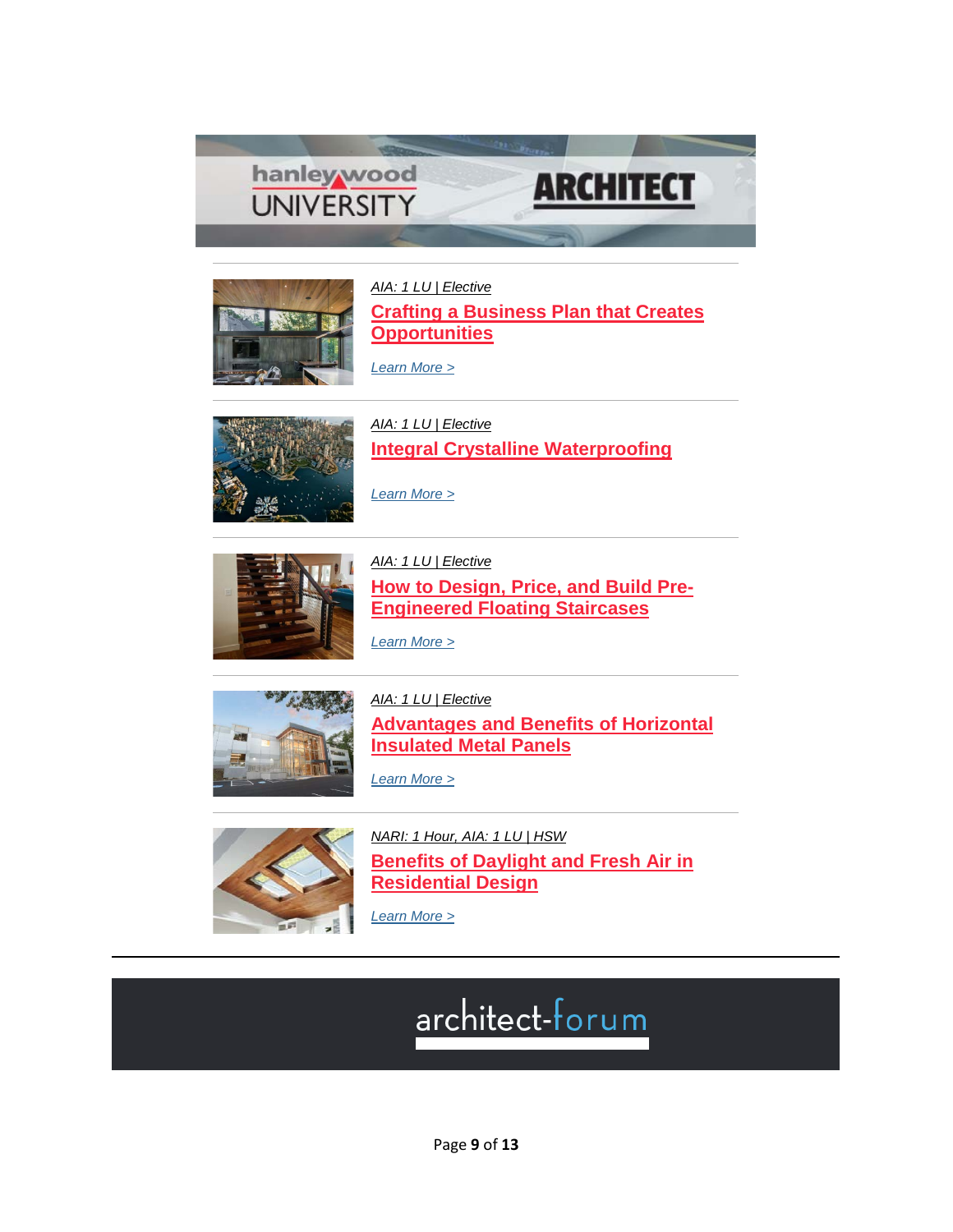# AIA ONLINE CONTINUING EDUCATION

HSW and ADA credits available

# Resin-Based Coatings for Metal

[https://www.architect-forum.com/CClmsAIAceus-newsletters/Arkema/MGM\\_wideimage-KynarAqu](https://www.architect-forum.com/CClmsAIAceus-newsletters/Arkema/MGM_wideimage-KynarAquatec.jpg) style="outline: none; text-decoration: none; display: block;clear:none;float:none;margin-left:auto;margin right:auto;display:none; mso-hide: none;" align="center" width="600">

Course No: AK0907-W | Narration: Yes | Arkema Kynar500FSF

There are many kinds of resin-based coatings for metal, and two primary application techniques. In each of these coatings and application techniques are described and illustrated, along with importa on why these coatings fail and how the performance of these coatings is measured. The primary course is to provide architects and others who work with resin-based coatings for metal with the info need to ensure that the coated product will perform as expected and provide a durable and long-k

[LEARN MORE](https://linkprotect.cudasvc.com/url?a=http%3a%2f%2fnewsletter.architect-forum.com%3a8080%2ft.aspx%3fS%3d1%26ID%3d4663%26NL%3d2%26N%3d1157%26SI%3d2271%26URL%3dhttp%253a%252f%252flms.architect-forum.com%252fsubscribe.php%253fcourse_id%253d265&c=E,1,59aQyvD-Cc6lf6-ajW90NiNTeY5QhQMEvl9U4JBC8rIWK4fhbZ8kUC57w7vgMeo3yOkC7xIInP9Kg4Bel3Tp_sdATbCniWYITMe0Te7WjbiWUSQO7vyBplJ6&typo=1)

# Water-based PVDF Coatings for Sustainable Design

[https://www.architect-forum.com/CClmsAIAceus-newsletters/Arkema/stony-brook-university](https://www.architect-forum.com/CClmsAIAceus-newsletters/Arkema/stony-brook-university-article.Kynar500_774213352-Kynar500.jpg)[article.Kynar500\\_774213352-Kynar500.jpg"](https://www.architect-forum.com/CClmsAIAceus-newsletters/Arkema/stony-brook-university-article.Kynar500_774213352-Kynar500.jpg) style="outline: none; text-decoration: none; display: block; clear: none; float: none; margin-left: auto; margin-right: auto; display:none; mso-hide: none;" align="center" width="552">

Course No: AK0908-W | Narration: Yes | Arkema KynarAquatec

This course provides an overview of the basics of water-based PVDF coatings and how they help attain sustainability goals. The course begins with a brief description of the components of a weatherable coating, and describes the function of each. Because of its critical role in the weatherability and sustainability properties of water-based PVDF coatings, the chemistry of the carbon-fluoride bond is also described. The unique properties of this technology improve the water penetration into the building envelope improving the safety and welfare of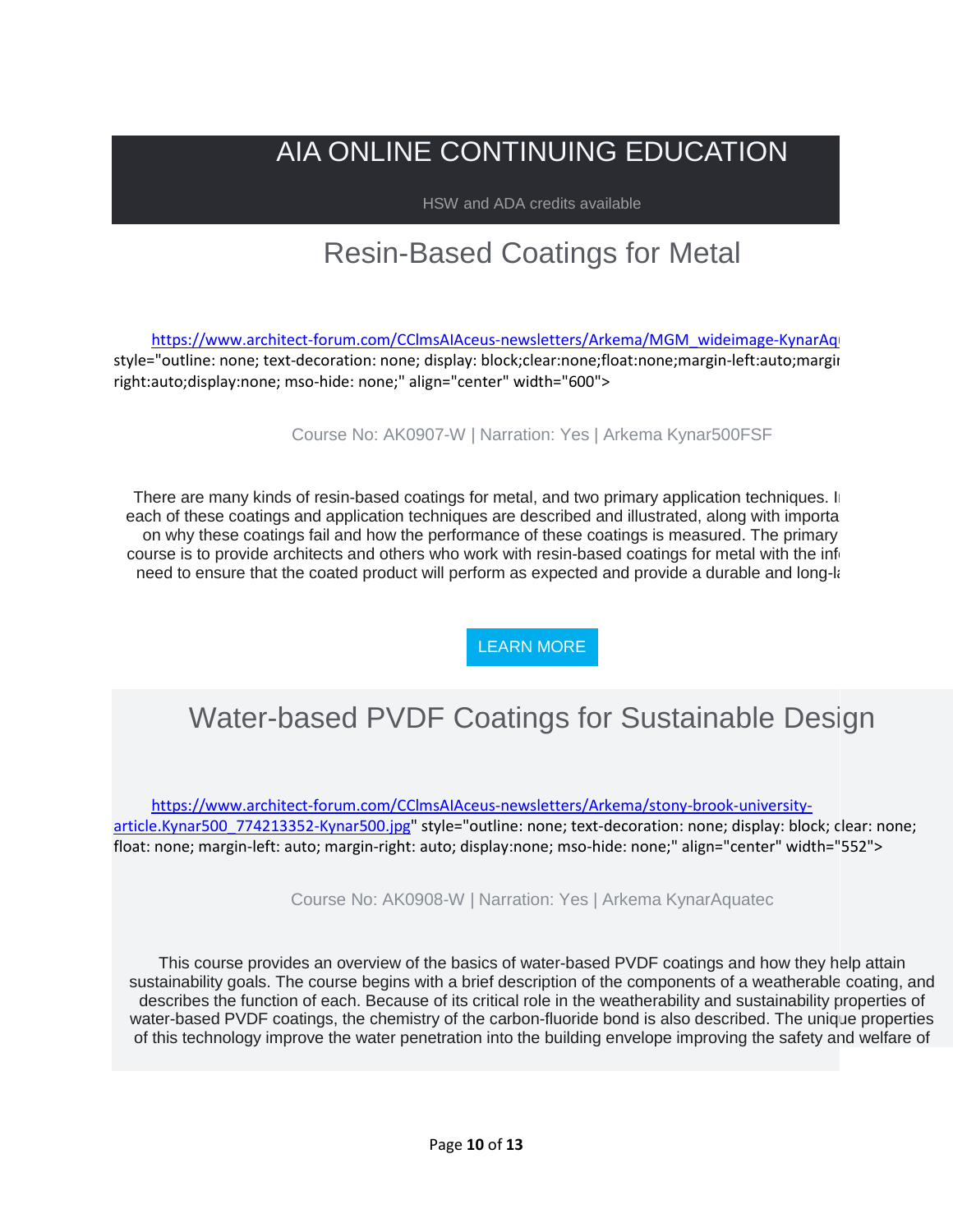the building and its end users.



# Hi-Tech Steam Bathing in Today's Shower VII



Course No: MS1005-W | Narration: No | mr steam

Provide an overview of how today's showers include Hi-Tech Steam Bathing. The course will teacl improves the wellness of life, while providing an understanding of how steam shower systems are designed, installed, and how they work.

[LEARN MORE](https://linkprotect.cudasvc.com/url?a=http%3a%2f%2fnewsletter.architect-forum.com%3a8080%2ft.aspx%3fS%3d1%26ID%3d4663%26NL%3d2%26N%3d1157%26SI%3d2271%26URL%3dhttp%253a%252f%252flms.architect-forum.com%252fsubscribe.php%253fcourse_id%253d254&c=E,1,LhF5I3NcOx9oJ_delKULHe1GZiAPMfwkHwLHFWMrKltxGWBhIa-aF1t08lWhQTc7wBGeoJe9euhYIXuRkH-wQro_bJ6vjqM7th7I9-f97noSm8rljdtZSjGXFCdn&typo=1)

Combat Mold, Improve Indoor Air Quality and Specify MgO...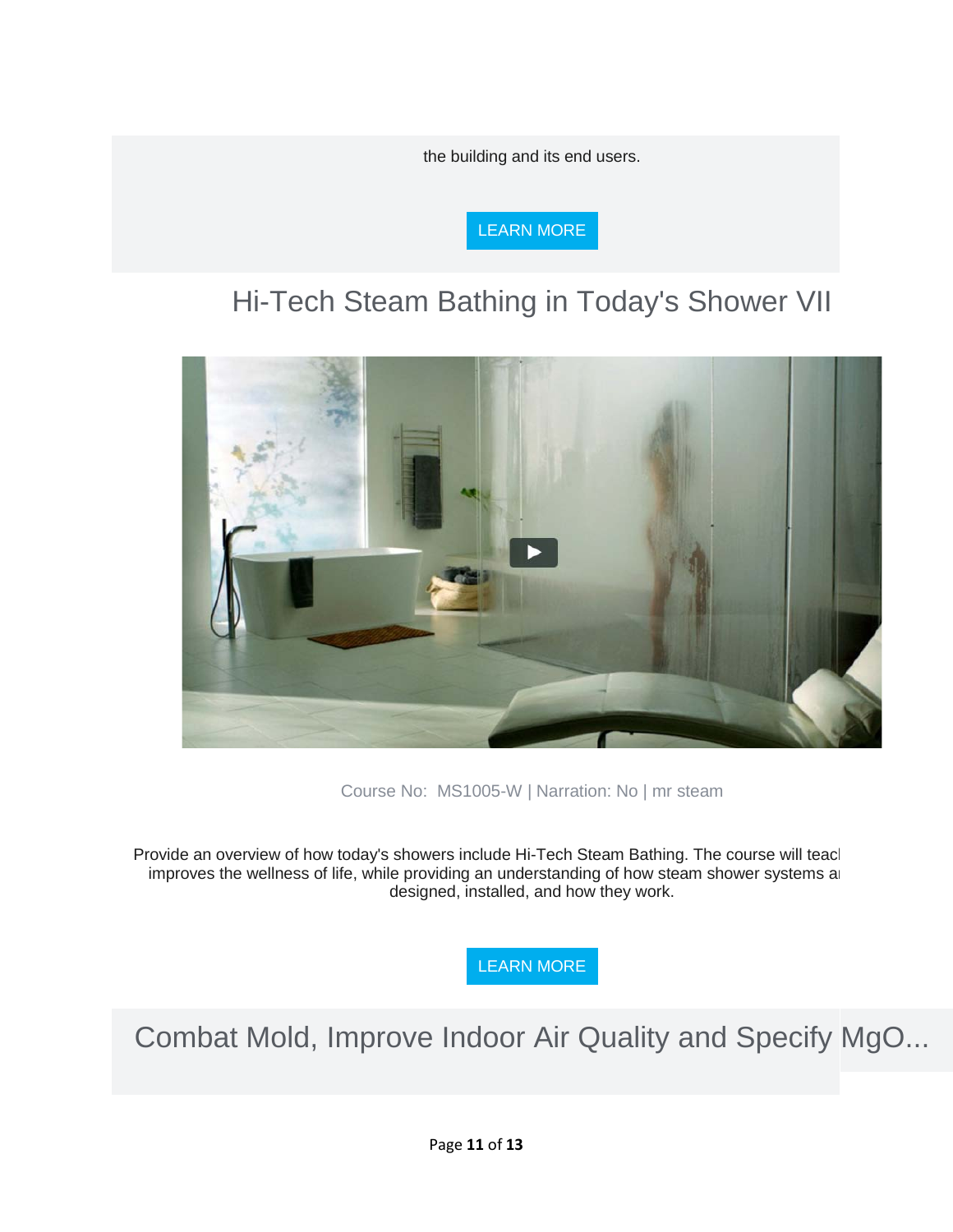[https://www.architect-forum.com/CClmsAIAceus-newsletters/DragonBoardUSA/dragonboard.jpg"](https://www.architect-forum.com/CClmsAIAceus-newsletters/DragonBoardUSA/dragonboard.jpg) none; text-decoration: none; display: block;clear:none;float:none;margin-left:auto;margin-right:auto;disp hide: none;" align="center" width="600">

Course No: DB0602-W | Narration: Yes | DragonBoard USA

Provides an overview of Indoor Air Quality, along with a discussion on IAQ health issues associate and Fungus. The program looks at the causes of Mold and Fungus in today's structures and exa specifying MgO products is a great alternative solution to dealing with Mold and Fungus

[LEARN MORE](https://linkprotect.cudasvc.com/url?a=http%3a%2f%2fnewsletter.architect-forum.com%3a8080%2ft.aspx%3fS%3d1%26ID%3d4663%26NL%3d2%26N%3d1157%26SI%3d2271%26URL%3dhttp%253a%252f%252flms.architect-forum.com%252fsubscribe.php%253fcourse_id%253d256&c=E,1,elEFuzs3f8VtkF_3ffKh3OKl7HAaBxLvxy_Tck87pWlxVUuuhlEFuj4g7-8L_b7WSycZjZrunVYOQhALtScvj0rC5RTwqHx1OKEfZqNtMZyMrW-A_VI,&typo=1)